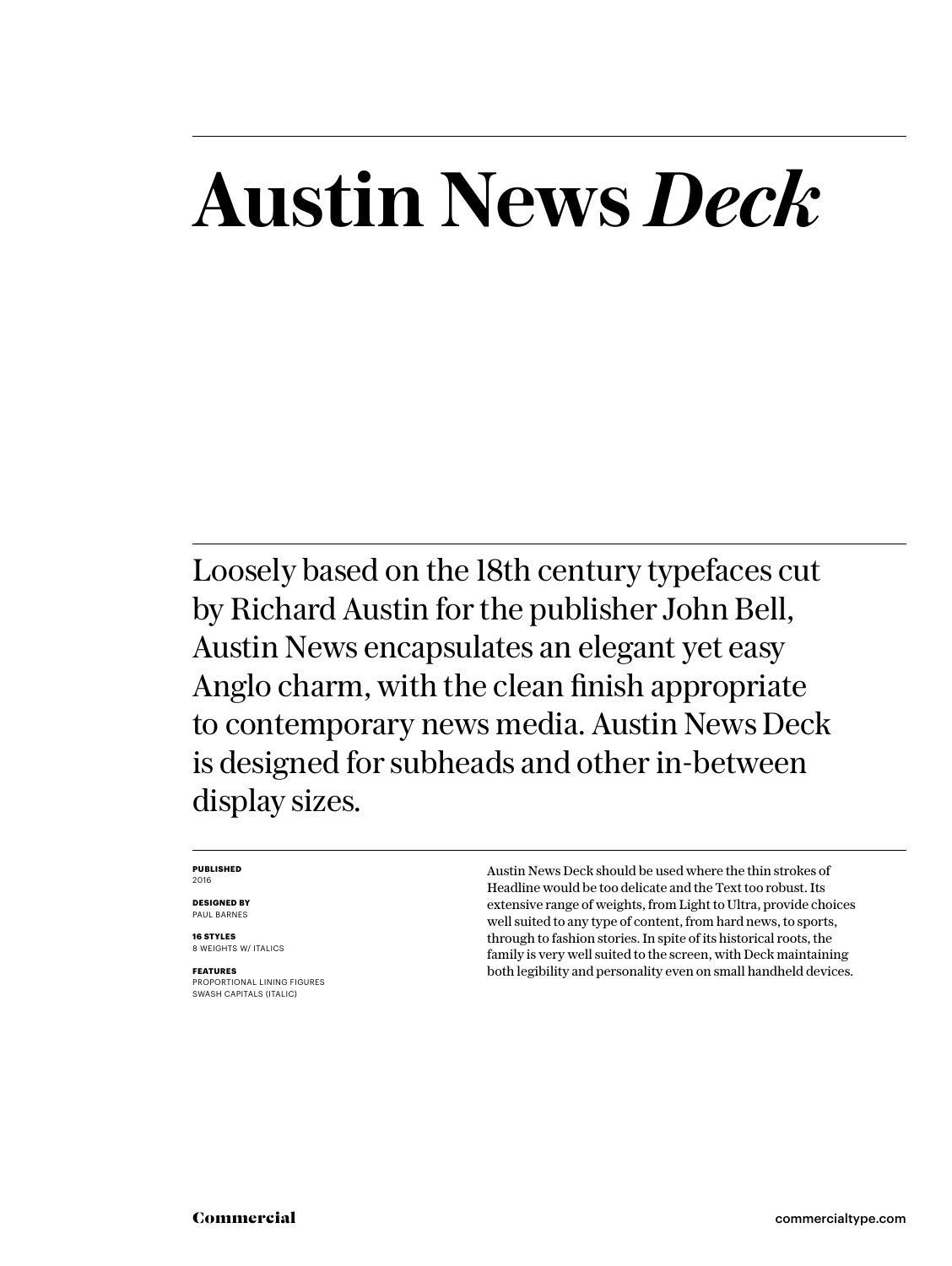Austin News Deck Light *Austin News Deck Light Italic* Austin News Deck Roman *Austin News Deck Italic* Austin News Deck Medium *Austin News Deck Medium Italic* **Austin News Deck Semibold** *Austin News Deck Semibold Italic* **Austin News Deck Bold** *Austin News Deck Bold Italic* **Austin News Deck Extrabold** *Austin News Deck Extrabold Italic* Austin News Deck Fat *Austin News Deck Fat Italic* Austin News Deck Ultra *Austin News Deck Ultra Italic*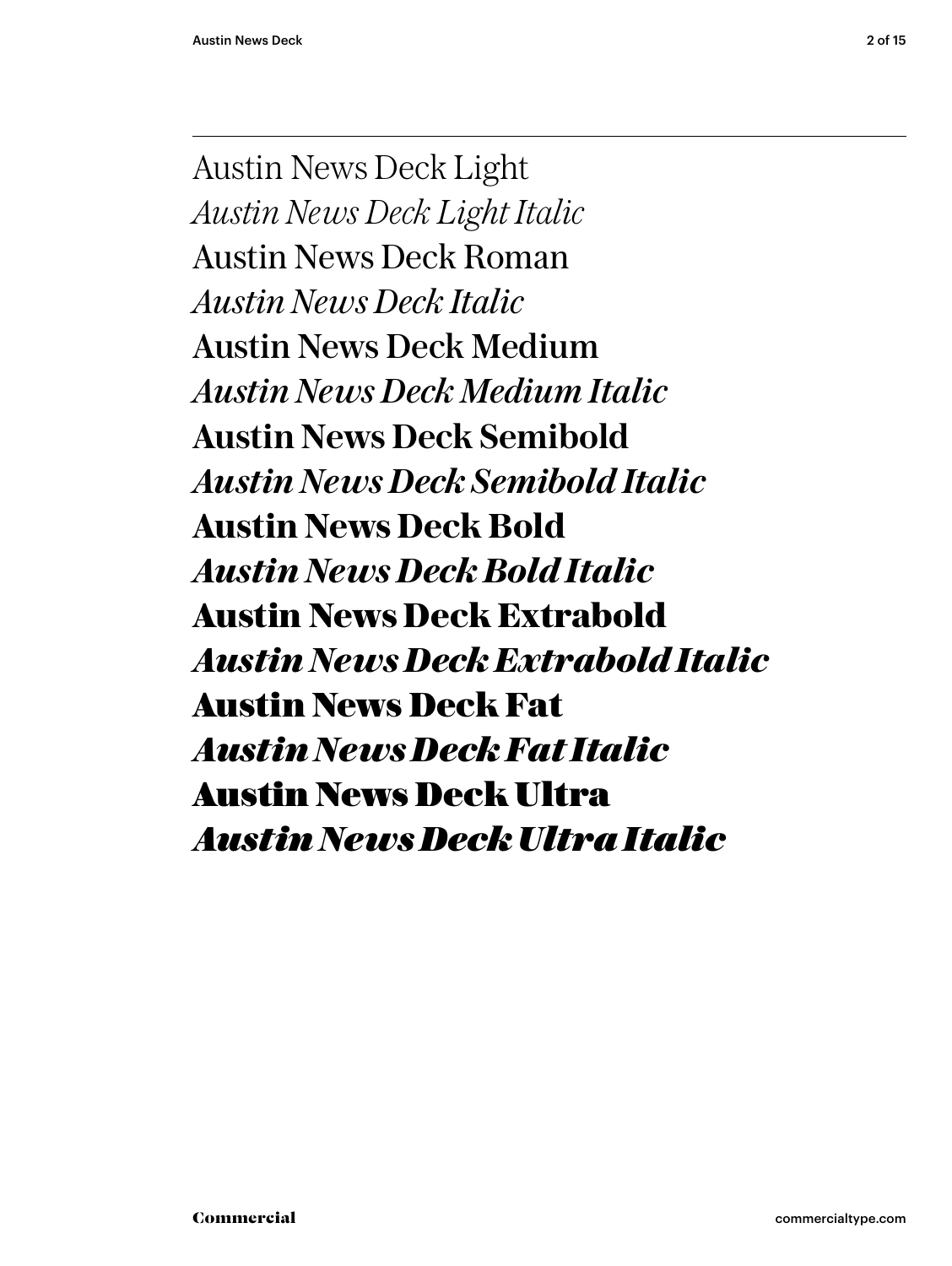#### **RECOMMENDED MINIMUM & MAXIMUM SIZES**

| TEXT, 8-18 PT | THE ENGLISH EAST INDIA COMPANY WAS established in 1600 and granted the Royal Charter |
|---------------|--------------------------------------------------------------------------------------|
|               | by Queen Elizabeth. These first several voyages which they                           |
|               | had fitted out for India, centred mainly around silk                                 |
|               | cotton, rum, and opium. In 1612 they banded                                          |

DECK, 18 – 48 PT

### Through the enmities of the Dutch India Co Several mishaps befell their crew During critical voyage

HEADLINE, 48 PT+

# Endured through The utmost KNOWS

HEADLINE CONDENSED, 48 PT-

# Successfully Conduct Instigate from QUARTER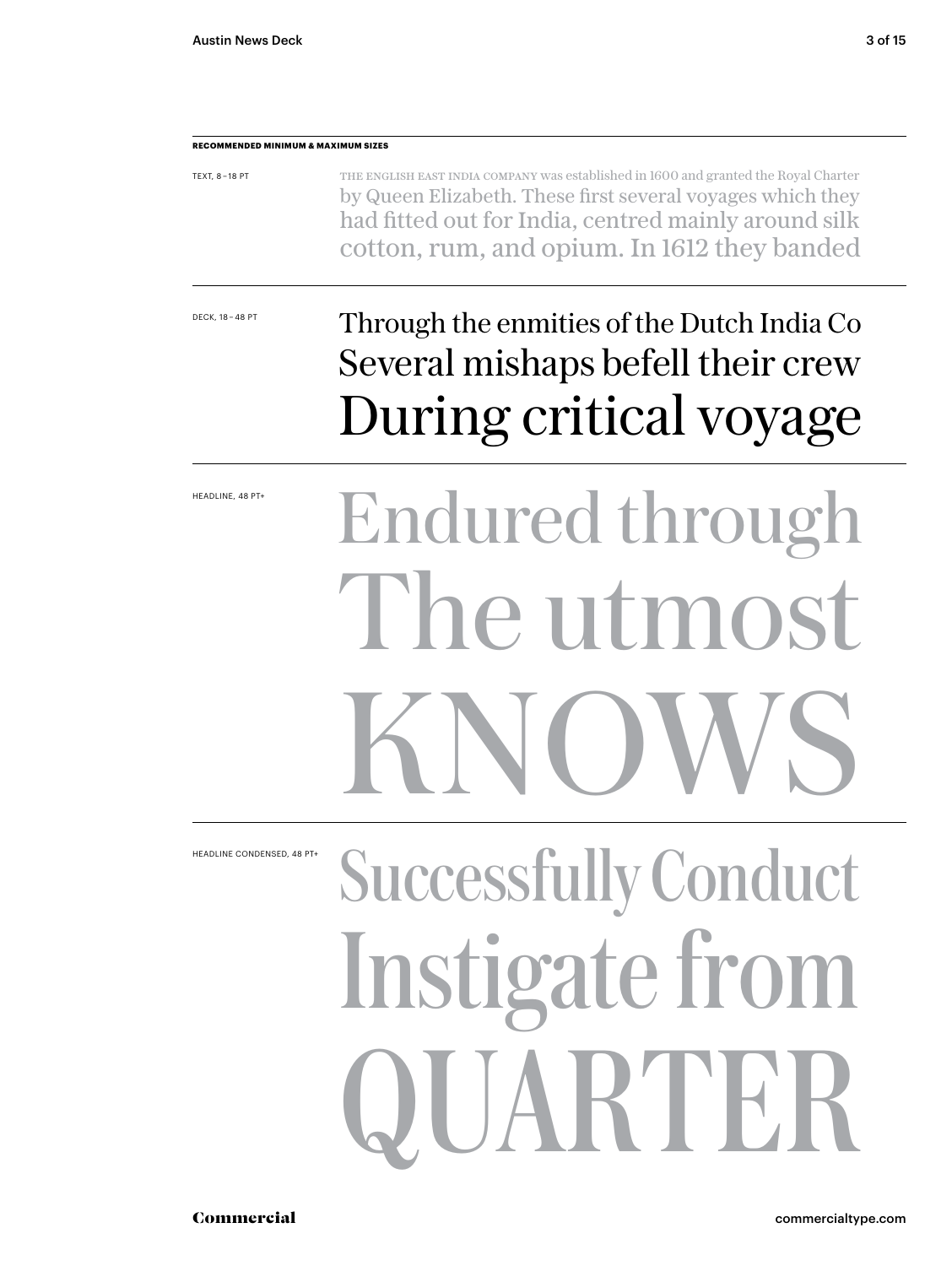## Showcasing his eloquence REQUITE ADMIRATION Como resultado da eleição

**AUSTIN NEWS DECK LIGHT, 40** 

*Neuzeitliche Erweiterungen ZAZWYCZAJ NARASTAJĄ Caratterizzato da due pezzi*

AUSTIN NEWS DECK LIGHT ITALIC, 40 PT

## À l'extrémité de l'antenne OFT REPEATED CLAIM Personalized Homewares

AUSTIN NEWS DECK ROMAN, 40 PT

*Original Morse telegraphs VERY BALANCED LOOK Trains alight at Sherborne*

AUSTIN NEWS DECK ITALIC, 40 PT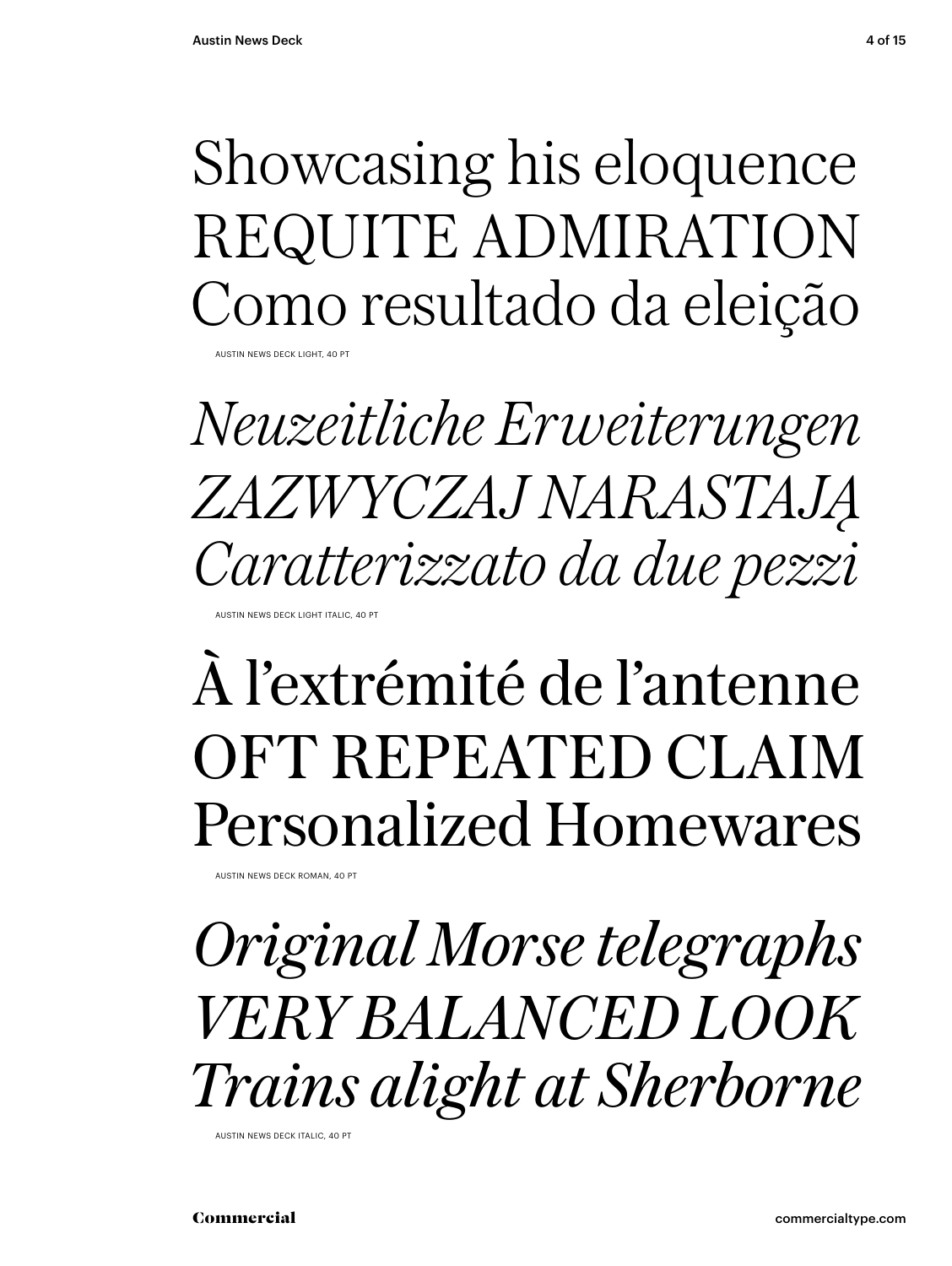## Radiobalises en Aviation EXCEPTIONAL KNACK Glaze Variation & Colors

AUSTIN NEWS DECK MEDIUM, 40 PT

## *Macroeconomic Stability UN SIGNAL LUMINEUX Consiste en gotas de agua*

AUSTIN NEWS DECK MEDIUM ITALIC, 40 P

## **Basingstoke's Gallerists OLD REQUIREMENTS Broadcasting at 89.7 Hz**

AUSTIN NEWS DECK SEMIBOLD, 40 PT [SWASH Q, ALTERNATE k]

*Avant-Garde's Journey PERFORMANCE ART Die Ehrung wird häufig*

AUSTIN NEWS DECK SEMIBOLD ITALIC, 40 PT [SWASH A J M N T, ALTERNATE g]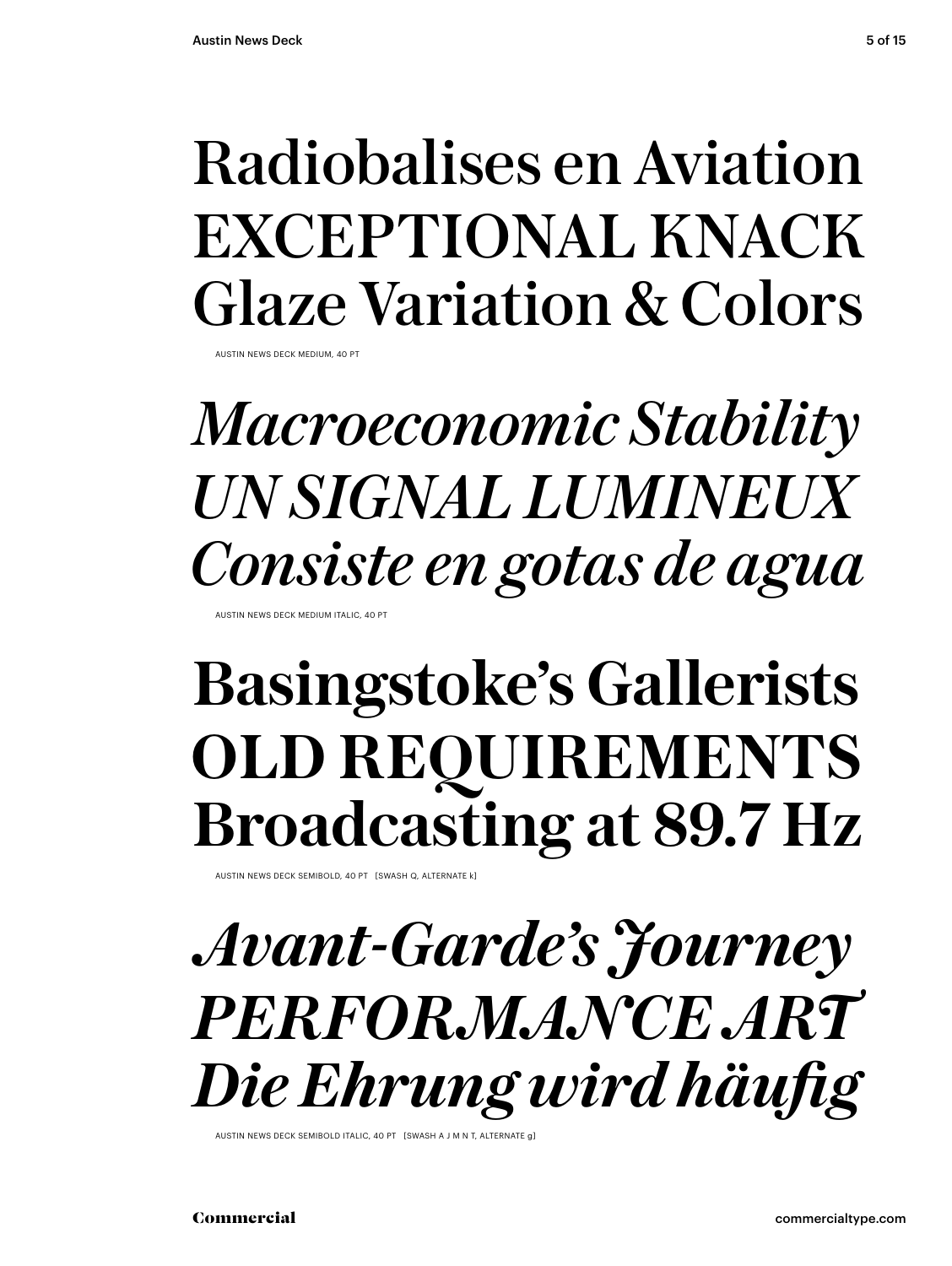## **Dilemma of Reasoning HOLDS A WIDE LEAD Le prime nove edizioni**

AUS DECK BOLD

## *Classic visual elements 1987'S NEW ELECTOR Diferențiază intențiile*

USTIN NEWS DECK BOLD ITALIC, 40 P

## **Melburne ir Sidnėjuje ISSUING PLATFORM Žemapelkinės durpės**

AUSTIN NEWS DECK EXTRABOLD, 40 PT

## *Northwestern France DISPARATE EMPIRE Agenziji speċializzati*

AUSTIN NEWS DECK EXTRABOLD ITALIC, 40 PT [ALTERNATE w]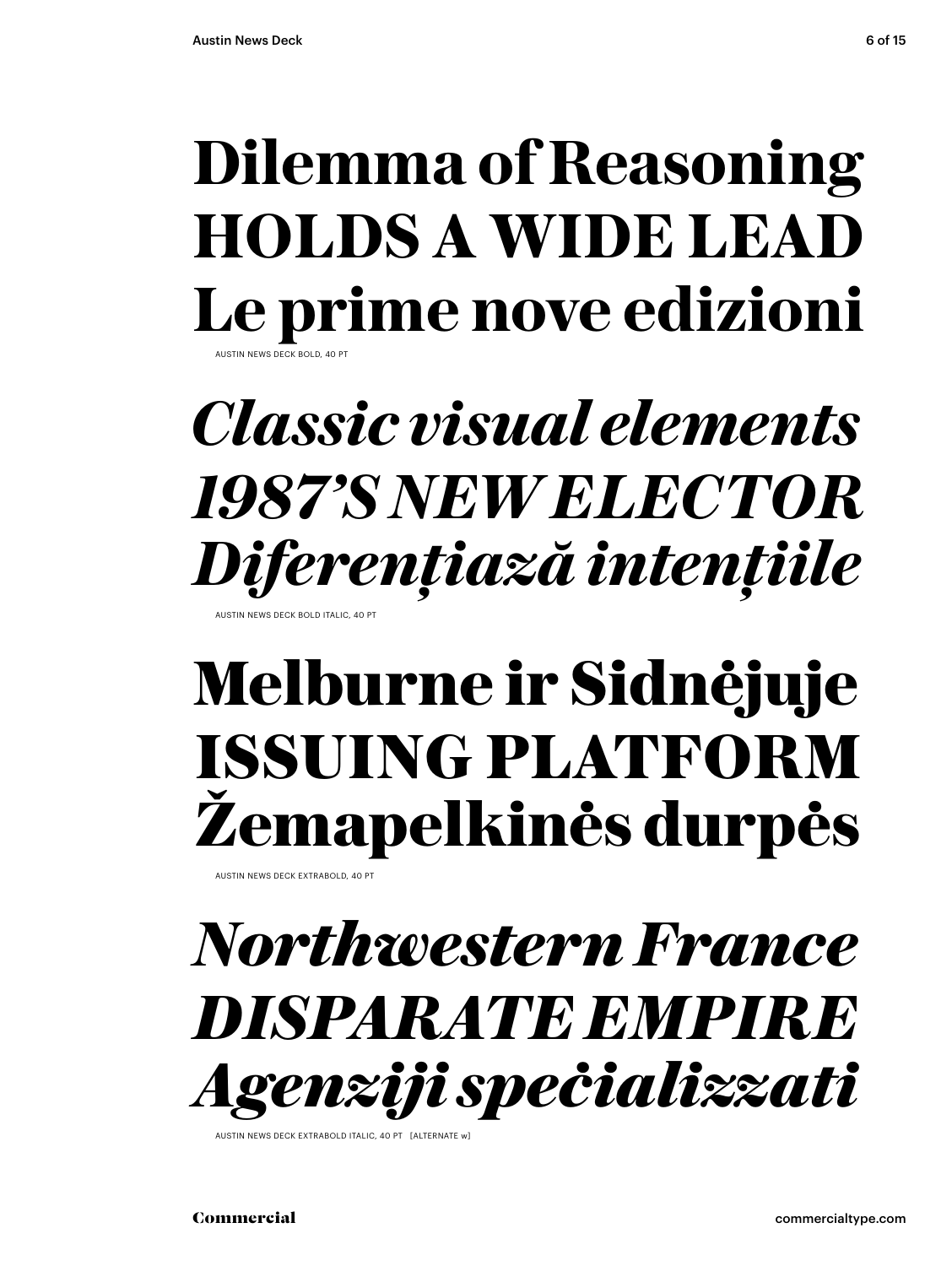## Menschen als Spezies VOCAL SUPPORTER Idealised & Synthetic

AUSTIN NEWS DECK FAT, 40 PT

## *Meticulous planning NYEXPRESSIONISM Viktigste spørsmålet*

AUSTIN NEWS DECK FAT ITALIC, 40 PT [ALTERNATE g]

## Un punto azul pálido £2.2 MILLION DEAL Njemačka Švicarska

AUSTIN NEWS DECK ULTRA, 40 PT



AUSTIN NEWS DECK ULTRA ITALIC, 40 PT [ALTERNATE A V W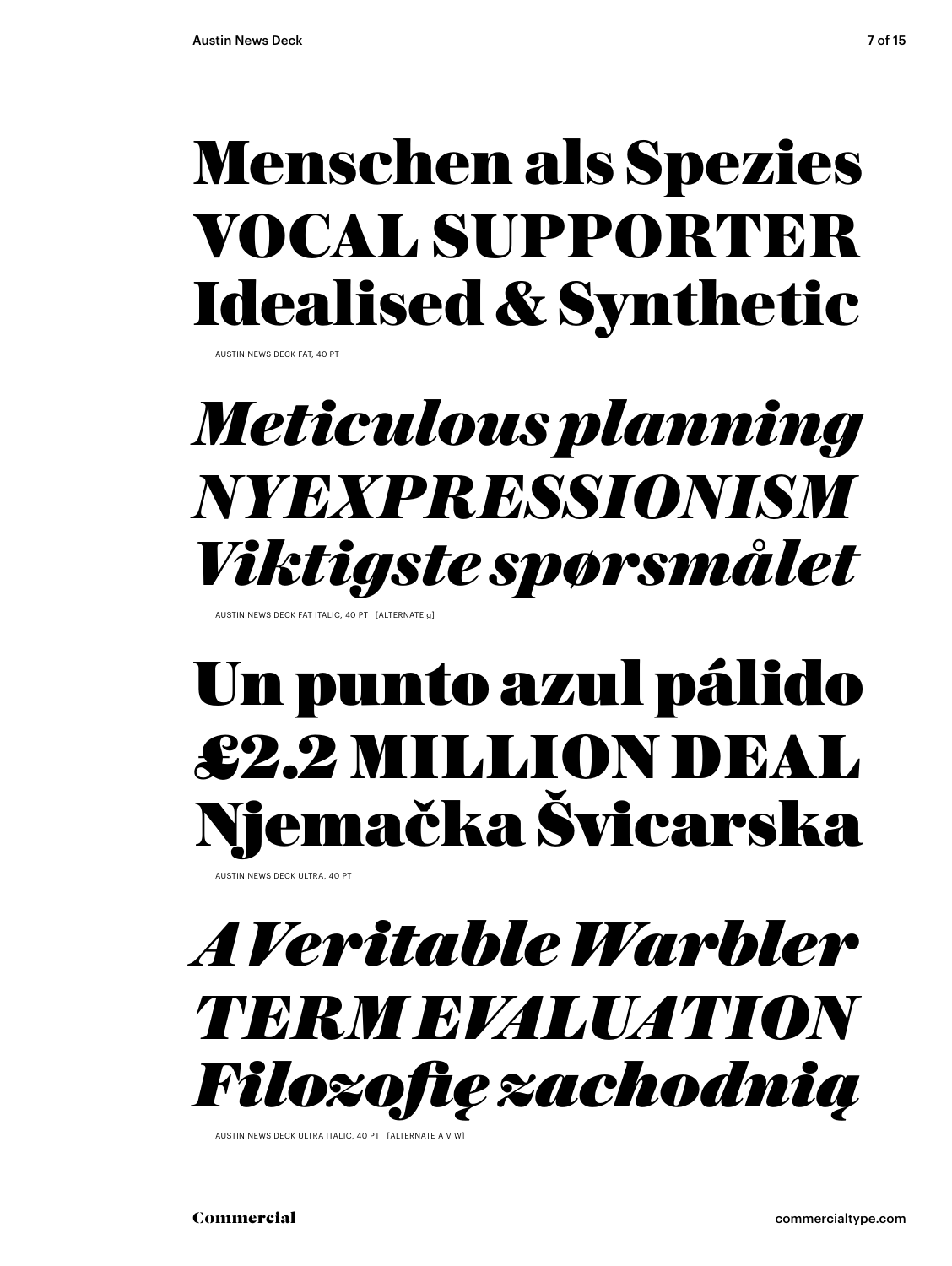LA PRESENZA DI FONDI STRUTTURALI The inaugural sitting of the authority in 1971 *SMALLER STATES SUCH AS GREENLAND Árið 67 fór Neró til Grikklands og söng hann á* AUSTIN NEWS DECK LIGHT, LIGHT ITALIC, 24 PT

SEMINAL WORKS OF HER DISCIPLINE Humboldtian ideals of science and culture *LIST OF 110 OPERATING CURRENCIES*

*The charter is the oldest existing still in force*

AUSTIN NEWS DECK ROMAN, ITALIC, 24 PT [SWASH A N T, ALTER

THOUGHT OF AS 'PURE' LANGUAGES La corriente de Humboldt proviene de la *FORT ORANJE WAS IN FEITE EEN VAN A new empirical neural networks concept*

AUSTIN NEWS DECK MEDIUM, MEDIUM ITALIC, 24 PT

**MANUFACTURES FOR COLLECTORS These pioneers of the manor embarked** *EL MECANISMO QUE PRODUCE ESTA Die gemäß den Rechtsetzungsverfahren*

AUSTIN NEWS DECK SEMIBOLD, SEMIBOLD ITALIC, 24 PT [ALTERNATE g]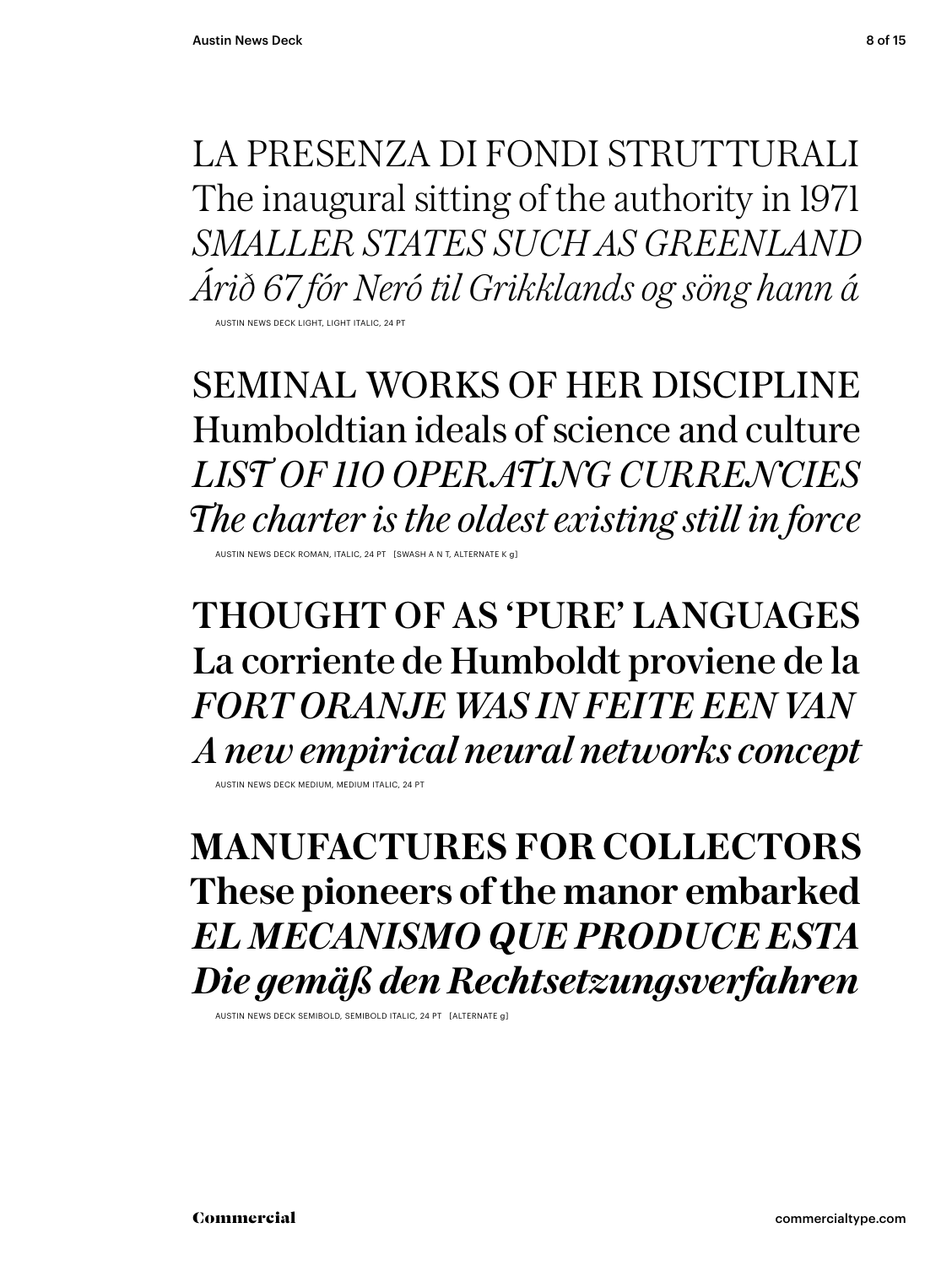### **STJARNFRÆÐILEGRA FYRIRBÆRA 199 Founding Principles of a Republic** *CONCLUENT UNE ALLIANCE EN 1351 Bryłki lodu o średnicy powyżej 1.5 mm*

AUSTIN NEWS DECK BOLD, BOLD ITALIC, 24 PT [ALTERNATE A]

### **FEW BOUNDARIES IN DIPLOMACY Gracefully arced to follow new roads** *BUNLAR GÜNEŞ IŞIĞINI TAMAMEN An expressiveness wasn't important*

AUSTIN NEWS DECK EXTRABOLD, EXTRABOLD ITALIC, 24

### HIS TIME-WORN METHODOLOGY Inoltre affinché questo fenomeno si *INFLUX OF 1.5 MILLION PEOPLE In the western portions of its range*

AUSTIN NEWS DECK FAT, FAT ITALIC, 24 PT [SWASH M N, ALTERNATE w]

### KUITENKIN MIKÄLI TIEDETÄÄN Außerdem sind seine Motive in der *L'ŒUVRE D'UNE PERSONNALITÉ Distinctive & Analytic Character*

AUSTIN NEWS DECK ULTRA, ULTRA ITALIC, 24 PT [ALTERNATE Y &]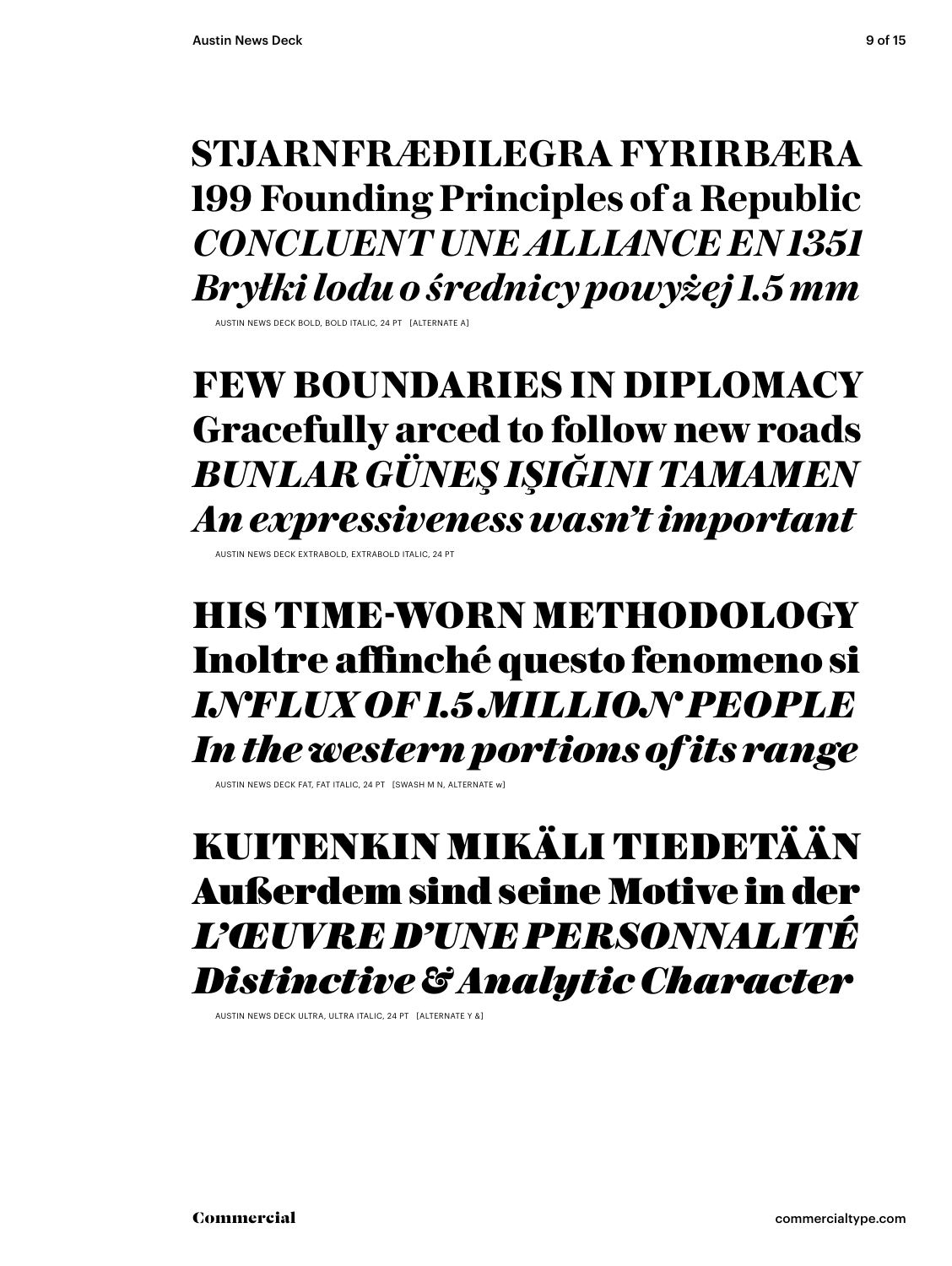## Macrominiaturization

AUSTIN NEWS DECK LIGHT, 48 PT

Contratransferencias

AUSTIN NEWS DECK ROMAN, 48 PT

## niversitetskarriere

AUSTIN NEWS DECK MEDIUM, 48 PT [ALTERNATE k]

### **Järjenvastaisuuksia AUSTIN NEWS DECK SEMIBOLD, 48 PT**

## **Homéomorphisme**

AUSTIN NEWS DECK BOLD, 48 PT

# **Disentanglements**

AUSTIN NEWS DECK EXTRABOLD, 48 PT

# Contemporanei

AUSTIN NEWS DECK FAT, 48 PT

# leophytologist

AUSTIN NEWS DECK ULTRA, 48 PT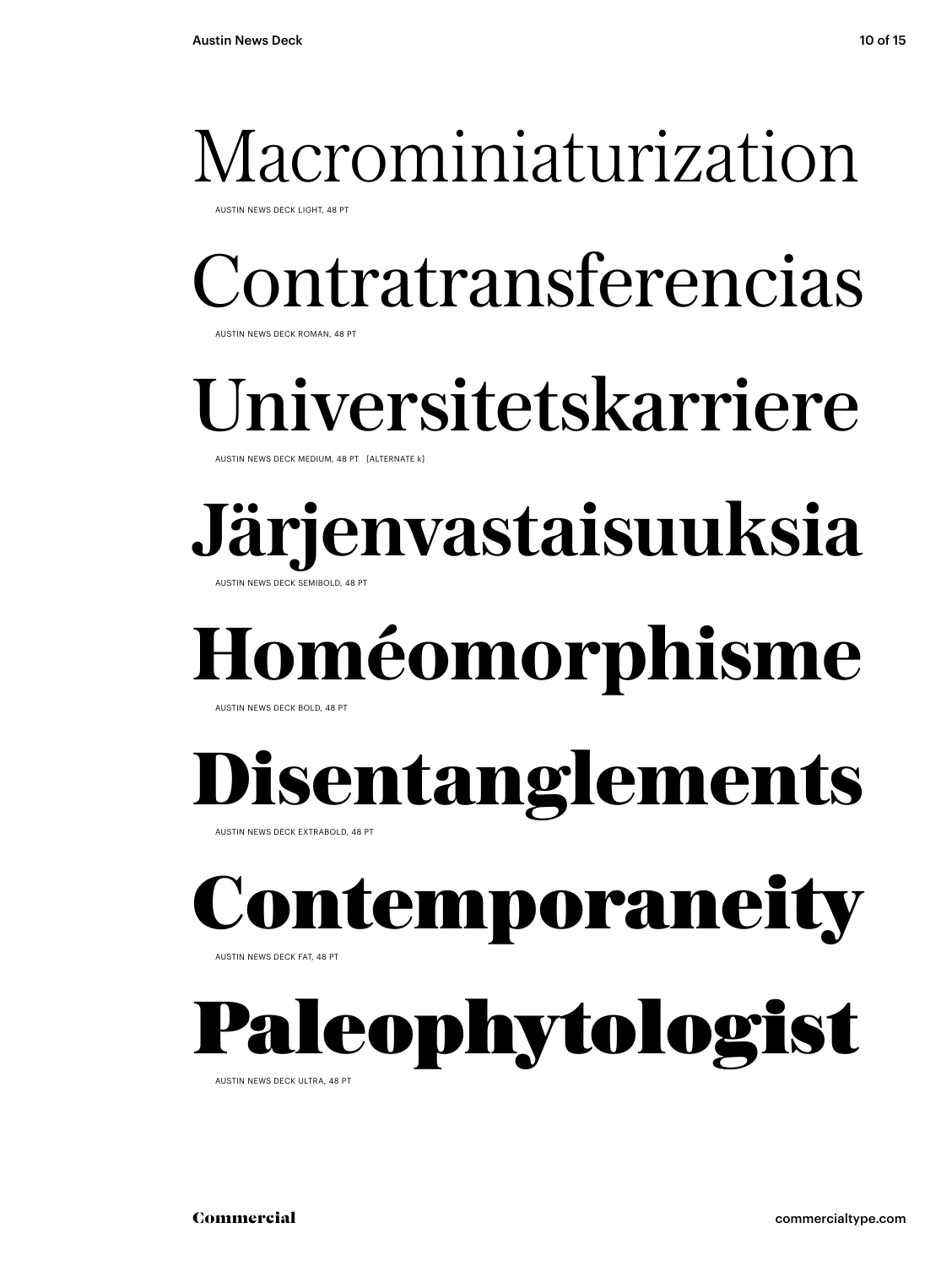

AUSTIN NEWS DECK LIGHT ITALIC, 48 PT

*Thalassotheraputical*

AUSTIN NEWS DECK ITALIC, 48 PT

*Radiotélégraphiques*

AUSTIN NEWS DECK MEDIUM ITALIC, 48 PT



AUSTIN NEWS DECK SEMIBOLD ITALIC, 48 PT



AUSTIN NEWS DECK BOLD ITALIC, 48 PT [ALTERNATE

*Supercontinental*

AUSTIN NEWS DECK EXTRABOLD ITALIC, 48 PT



AUSTIN NEWS DECK FAT ITALIC, 48 PT [ALTERNATE J]



AUSTIN NEWS DECK ULTRA ITALIC, 48 PT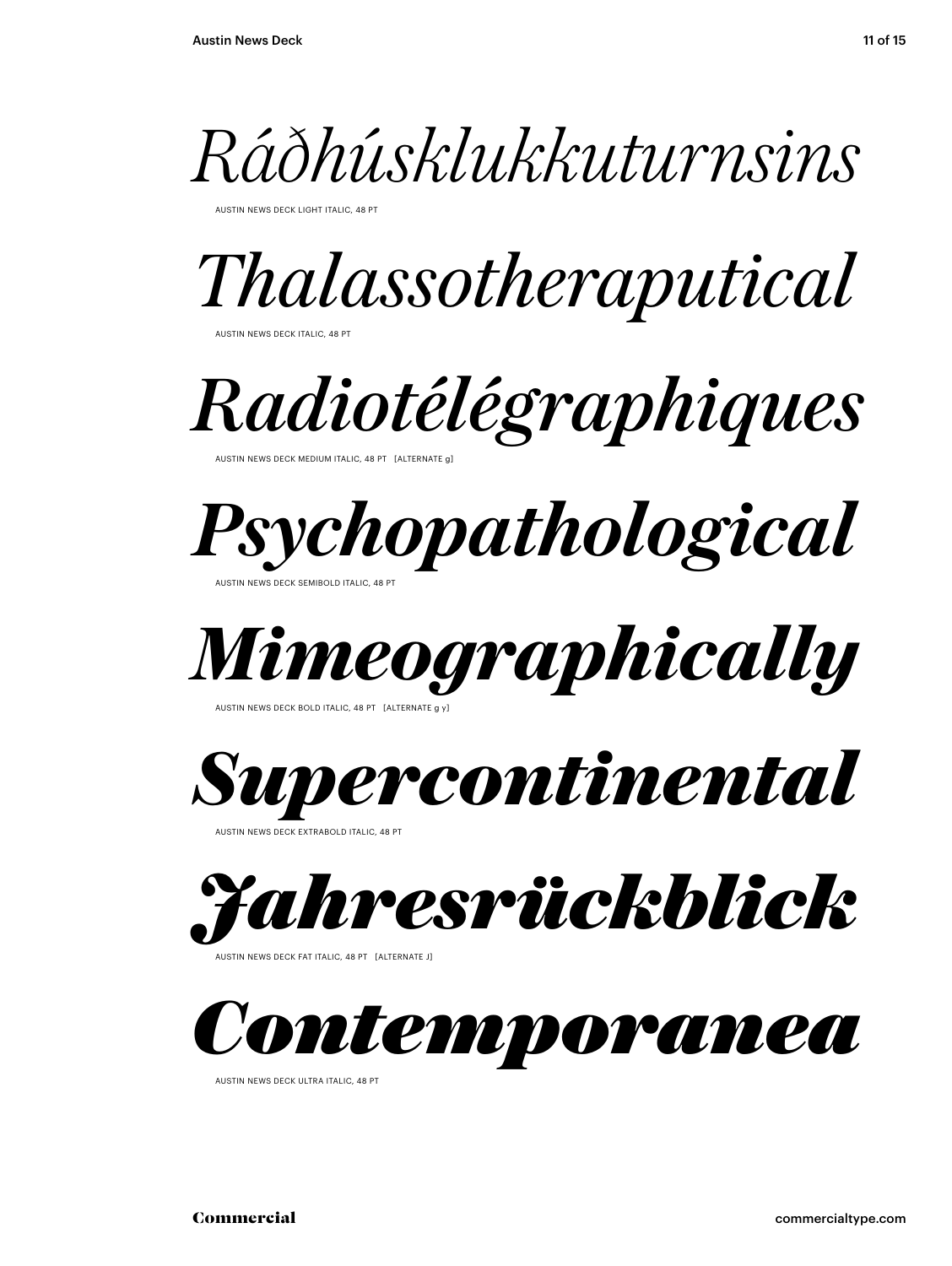| <b>UPPERCASE</b>                       | ABCDEFGHIJKLMNOPQRSTUVWXYZ                                                                                                                                                                                                                   |  |  |
|----------------------------------------|----------------------------------------------------------------------------------------------------------------------------------------------------------------------------------------------------------------------------------------------|--|--|
| LOWERCASE                              | abcdefghijklmnopqrstuvwxyz                                                                                                                                                                                                                   |  |  |
| STANDARD PUNCTUATION                   | $[1\cdot i\cdot ?\cdot ,: \cdot --\cup [\;]\{\}/ \backslash \&\textcircled{a}^{\star\cdot \cdot \cdot \cdot\cdot}\cdot ,\text{,}\text{ and }\text{``} \cdot \text{\$}\cdot \P\!\uparrow\text{*}\textcircled{c}^{\text{}}\text{''}^{\text{}}$ |  |  |
| ALL CAP PUNCTUATION                    | $i\partial$ : $\partial$ = $-(-1)$ $[$ $]$ $\{\}$ / $]\langle$ $\mathcal{Q}$ $\langle \infty \rangle$                                                                                                                                        |  |  |
| LIGATURES                              | fb ff fh fi fi fk fl ffb ffh ffi ffj ffk ffl                                                                                                                                                                                                 |  |  |
| PROPORTIONAL LINING<br>default figures | $$£EY1234567890$ cf%‰ <sup>ao</sup> #°<+=-×÷>                                                                                                                                                                                                |  |  |
| STYLISTIC ALTERNATES                   | K k fk ffk K k                                                                                                                                                                                                                               |  |  |
| <b>SWASHES</b>                         | Q                                                                                                                                                                                                                                            |  |  |
| <b>ACCENTED UPPERCASE</b>              | ÁÂÀÄÅÃĂĀĀĄÅÆÆÇĆČČČĎĐÉÊÈËĚĖĒ<br>EĞĜGĠĦĤÍÎÌĬIIIĨĬĴĶŁĹĽĻĿŇŃŇŅŅÓÔ<br>ÒÖŐŐŌØØŒŔŘŖŠŚŞŜŞÞŤŢŦÚÛÙÜŬŰ<br>ŪŲŮŨŴŴŴŴÝŶŶŸIJŽŹŻ                                                                                                                             |  |  |
| <b>ACCENTED LOWER CASE</b>             | áâàäåãăāąåææçćčĉċďđéêèëĕēęğĝģġħĥíî<br>ìïiījĩĭĵ]ķłĺľļŀñńňņŋ'nóôòöõőōøǿœŕřŗßšśşŝ<br>şþťţŧúûùüŭűūųůũẃŵẁẅýŷỳÿijžźż                                                                                                                               |  |  |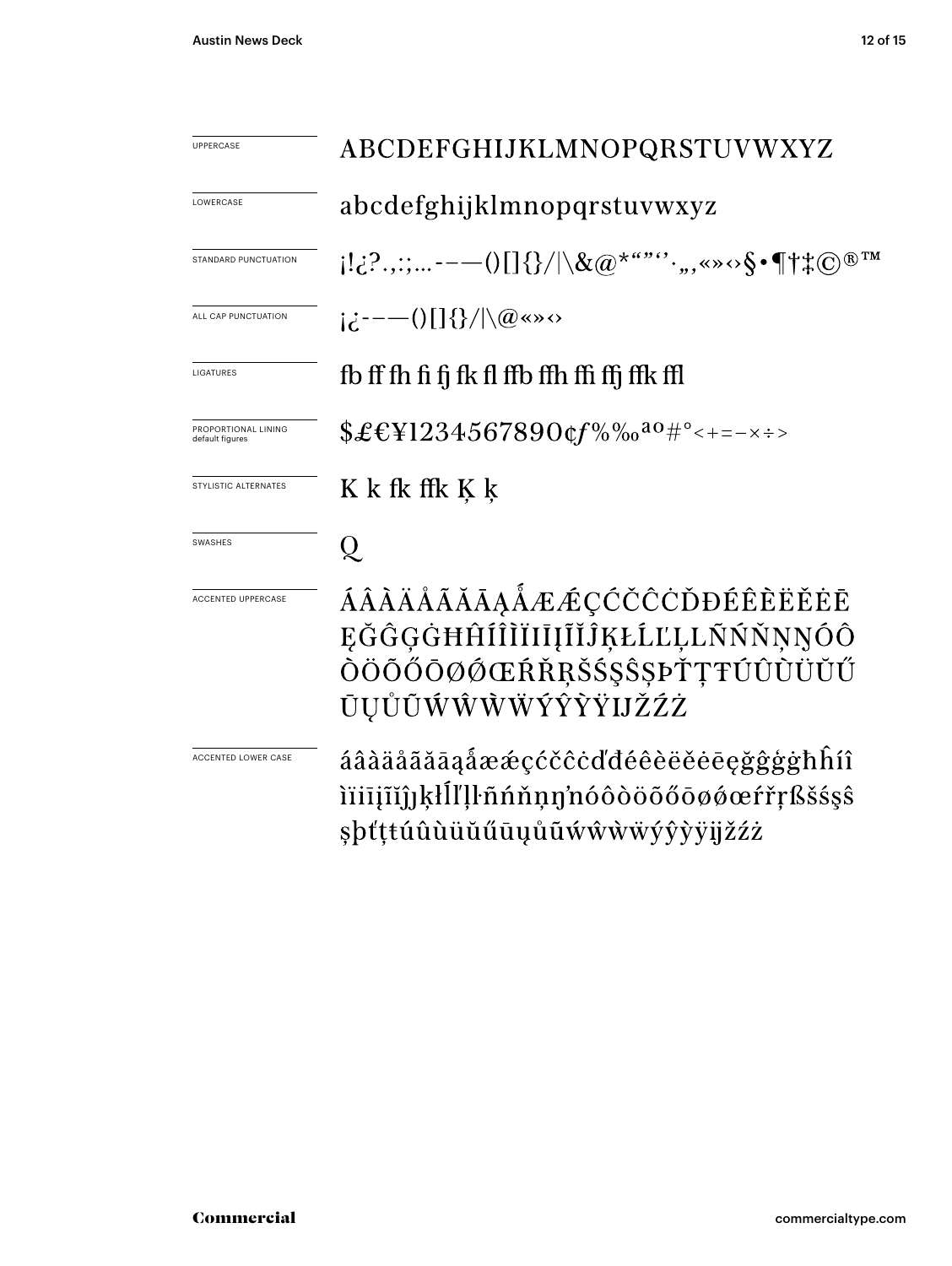| UPPERCASE                              |                                                                                                                                                                                                                                                                                                                                                                                                                                                    |  |  |
|----------------------------------------|----------------------------------------------------------------------------------------------------------------------------------------------------------------------------------------------------------------------------------------------------------------------------------------------------------------------------------------------------------------------------------------------------------------------------------------------------|--|--|
|                                        | <i>ABCDEFGHIJKLMNOPQRSTUVWXYZ</i>                                                                                                                                                                                                                                                                                                                                                                                                                  |  |  |
| LOWERCASE                              | abcdefghijklmnopqrstuvwxyz                                                                                                                                                                                                                                                                                                                                                                                                                         |  |  |
| STANDARD PUNCTUATION                   | $\{ \langle i_{\mathcal{S}}^{j_1}, \ldots \rangle \}_{j_{\mathcal{S}}^{j_{\mathcal{S}}}, \ldots}$ , $\{ \langle j_{\mathcal{S}}^{j_{\mathcal{S}}}\rangle \}_{j_{\mathcal{S}}^{j_{\mathcal{S}}}(\mathbb{R}^{N})}$ , $\langle j_{\mathcal{S}}^{j_{\mathcal{S}}}, \ldots \rangle \}_{j_{\mathcal{S}}^{j_{\mathcal{S}}}(\mathbb{R}^{N})}$ , $\langle j_{\mathcal{S}}^{j_{\mathcal{S}}}, \ldots \rangle \}_{j_{\mathcal{S}}^{j_{\mathcal{S}}}, \ldots}$ |  |  |
| ALL CAP PUNCTUATION                    | $i\dot{\delta}^{---}(0)[]\{\}/  \langle @<\rangle \circ$                                                                                                                                                                                                                                                                                                                                                                                           |  |  |
| LIGATURES                              | fb ff fh fi fj fk fl ffb ffh ffi ffj ffk ffl                                                                                                                                                                                                                                                                                                                                                                                                       |  |  |
| PROPORTIONAL LINING<br>default figures | $$ \pounds \pounds \pounds \pounds 1234567890$ of %% $^{a_0}$ # $^{\circ}$ < + = – $\times$ $\div$ >                                                                                                                                                                                                                                                                                                                                               |  |  |
| STYLISTIC ALTERNATES                   | AKVW ggyw &<br><i>ÀÁÂÃÄÅĀĂĄÅĶŴŴŴŴ</i><br><i>ğĝģġğĝģġýŷỳÿŵŵw</i>                                                                                                                                                                                                                                                                                                                                                                                    |  |  |
| <b>SWASHES</b>                         | AJMNQTVWY &<br><i>ÀÁÂÃÄÄĀĀĄÅ</i> J.N.N.N.N<br>ŤŢŦŴŴŴŴŶŶŶŸ                                                                                                                                                                                                                                                                                                                                                                                          |  |  |
| ACCENTED UPPERCASE                     | ÁÂÀÄÅÃĂĀĀĄÅÆÆÇĆČĊŎĐÉÊÈËËĒĘ<br>ĞĜĢĠĦĤÍÎÌĬIĪĮĨĬĴĶŁĹĽĻĿÑŃŇŅŊÓÔÒ<br>ÖÕŐŌØØŒŔŘŖŠŚŞŜŞÞŤŢŦÚÛÙÜŬŰŪ<br><i>UŮŨŴŴŴŴÝŶŶŸIJŽŹŻ</i>                                                                                                                                                                                                                                                                                                                              |  |  |
| ACCENTED LOWER CASE                    | áâàäåããāaaåææçćčĉċďđéêèëĕēegğĝģġħĥíîìï<br>iījīĭĵjķłĺľļŀñńňņŋ'nóôòöõőōøøœŕřŗßšśşŝşþť<br>ţŧúûùüŭűūųůũúŵŵẅÿŷỳÿįžźż                                                                                                                                                                                                                                                                                                                                    |  |  |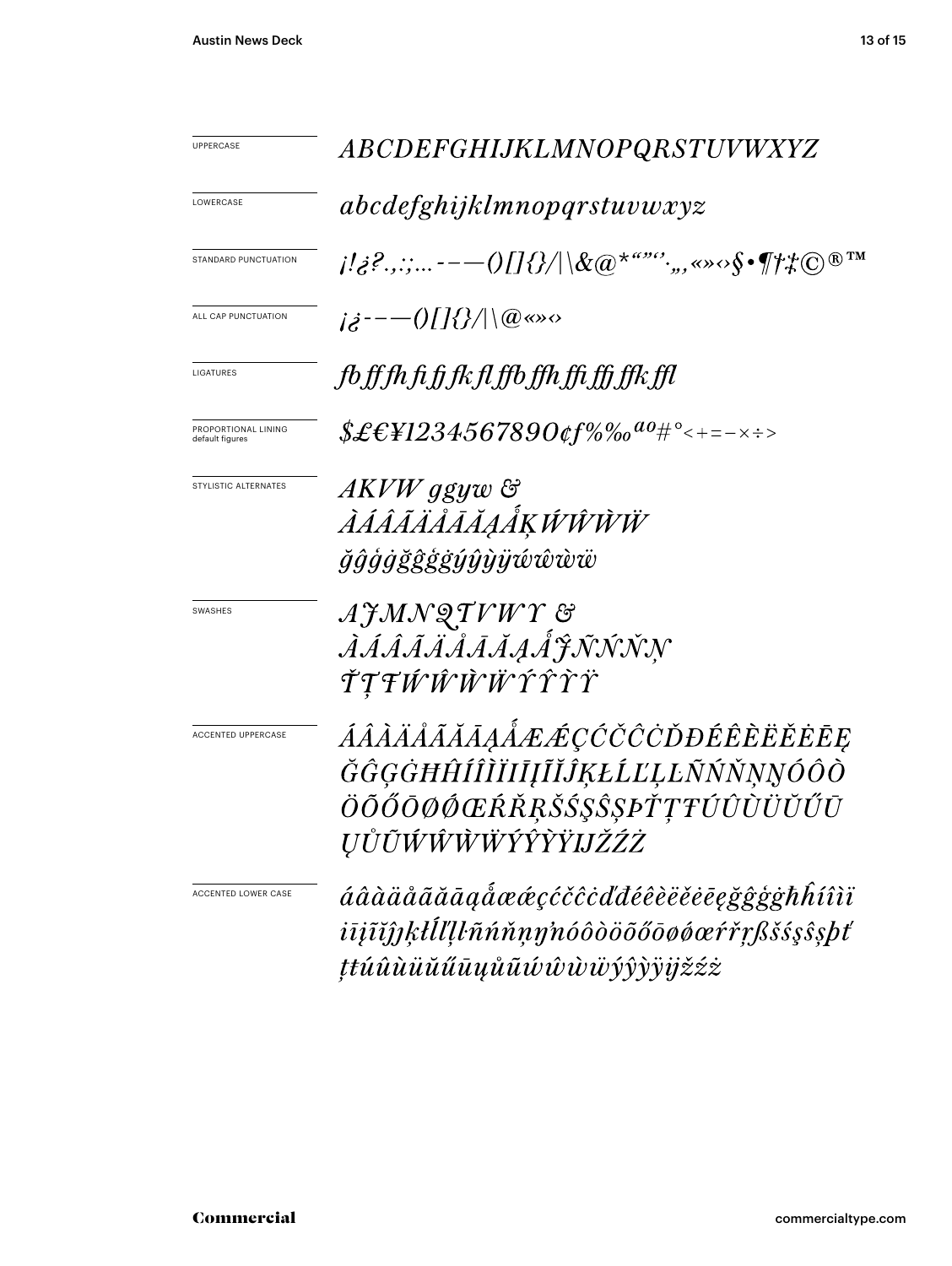| <b>OPENTYPE FEATURES</b><br><b>FAMILY WIDE</b>               | <b>DEACTIVATED</b>                               | <b>ACTIVATED</b>                               |
|--------------------------------------------------------------|--------------------------------------------------|------------------------------------------------|
| <b>ALL CAPS</b><br>opens up spacing, moves<br>punctuation up | 1 Gal. [3.78 L] @ $\pounds 20$                   | $1$ GAL. [3.78 L] @ £20                        |
| PROPORTIONAL LINING<br>default figures                       | \$3,460 €1,895<br>May:<br>¥7,031 £7,215<br>June: | $$3,460$ €1,895<br>May:<br>June: ¥7,031 £7,215 |
| <b>LANGUAGE FEATURE</b><br>Română ș accent                   | ÎNSUȘI faimoși știri                             | ÎNSUȘI faimoși știri                           |
| <b>OPENTYPE FEATURES</b><br><b>ROMAN</b>                     | <b>DEACTIVATED</b>                               | <b>ACTIVATED</b>                               |
| SWASH<br>O                                                   |                                                  | <b>QUEEN Quietly Quell</b> QUEEN Quietly Quell |
| STYLISTIC SET 01<br>alternate K k                            |                                                  | KINGS offkey backers KINGS offkey backers      |
| STYLISTIC ALTERNATES<br>Illustrator/Photoshop                |                                                  | Knights know & kneel Knights know & kneel      |

**ACTIVATED**

#### **OPENTYPE FEATURES**

**DEACTIVATED**

**ITALIC** 

SWASH A J M N Q T V W Y &

STYLISTIC SET 01 alternate K

STYLISTIC SET 02 alternate g y

STYLISTIC SET 03 alternate g

STYLISTIC SET 04 alternate w

STYLISTIC SET 05 alternate &

STYLISTIC SET 06 alternate J Q Y

STYLISTIC SET 07 steeper angle on A V W

STYLISTIC ALTERNATES Illustrator/Photoshop

*RANKING Knowledge Bewildered know-how Factual & Inescapable June Yellowtail Quest Average Weight Varies Knighthoods & Knaves Knighthoods & Knaves Groggy night manager Warily gained velocity Warily gained velocity A Many Valid Queries Never Justify Talking*

*Average Weight Varies Factual & Inescapable Bewildered know-how RANKING Knowledge A Many Valid Queries Never Justify Talking Groggy night manager June Yellowtail Quest*